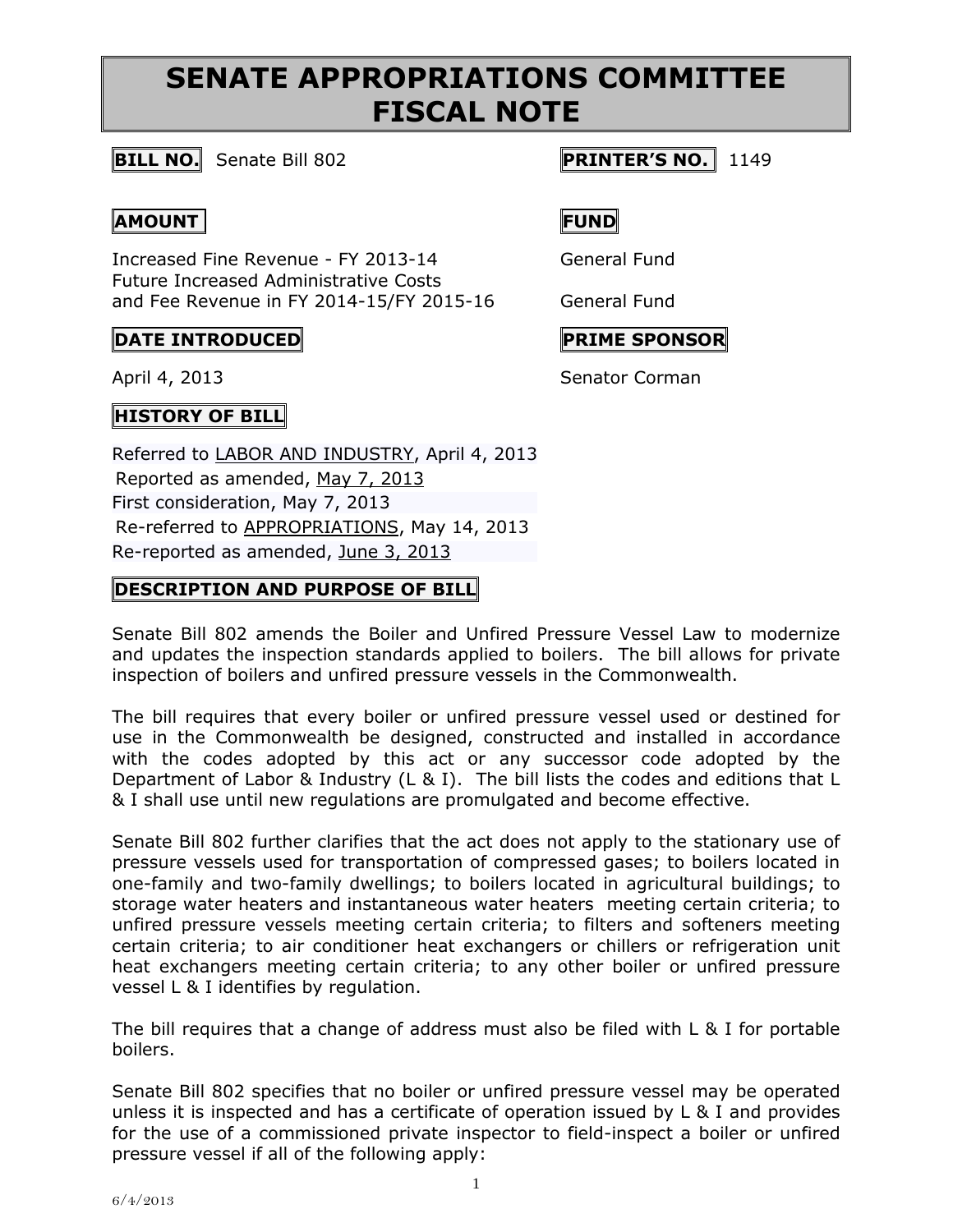# **SENATE APPROPRIATIONS COMMITTEE FISCAL NOTE**

- 1) The inspector, at the time of the inspection, possesses a valid commission issued by L & I;
- 2) The inspector is employed by or possesses a certification as an authorized private inspection agency; and
- 3) The boiler or unfired pressure vessel is not insured by a company authorized to insure boilers or unfired pressure vessels, unless the inspector has contracted with such company to perform the field inspection.

The bill requires inspectors to forward to L & I a report for each field inspection performed on a boiler or unfired pressure vessel, showing the exact condition of the boiler or unfired pressure vessel. The reports must be submitted within 15 days of the date of the inspection.

Senate Bill 802 requires a boiler or unfired pressure vessel to be inspected before being placed into service and to be subject to regular inspection on a periodic basis. Specific inspection requirements and exceptions are provided for power boilers and process boilers. Specific timeframes for field inspections are provided for lowpressure steam vapor, hot water heating and supply boilers, as well as for unfired pressure vessels. The bill authorizes L & I to alter the inspection schedule by not more than six months upon request of the owner or insurer of the boiler or unfired pressure vessel.

The bill provides that if the boiler or unfired pressure vessel is determined to be deficient, and thus dangerous to life or property, the inspector must immediately report all deficiencies to L & I. It specifies that the unsafe unit may not be operated until proper repairs are made in accordance with this act; an inspection indicates it is in safe operational condition; and a certificate of operation is issued by L & I.

Senate Bill 802 authorizes L & I to issue a certificate of operation, if the inspection report indicates the boiler or unfired pressure vessel is in compliance with applicable codes and is safe for operation. The certificate of operation is not valid until the appropriate fee is paid to L & I.

The bill requires private inspectors to receive a commission from L & I and to renew the commission annually, with appropriate fees paid. The bill authorizes the Secretary of L & I to suspend or revoke, for just cause, the commission of an inspector or authorized private inspection agency. The bill prohibits individuals and entities with any direct or indirect interest in the manufacture, sale or repair of boilers or unfired pressure vessels from being commissioned to act as an inspector or as an authorized private inspection agency.

The bill itemizes specific provisions that must be included in regulations promulgated by L & I for the certification and renewal of certification of authorized private inspection agencies, including submission of an application, payment of a fee, satisfactory proof of liability insurance, and proof of accreditation.